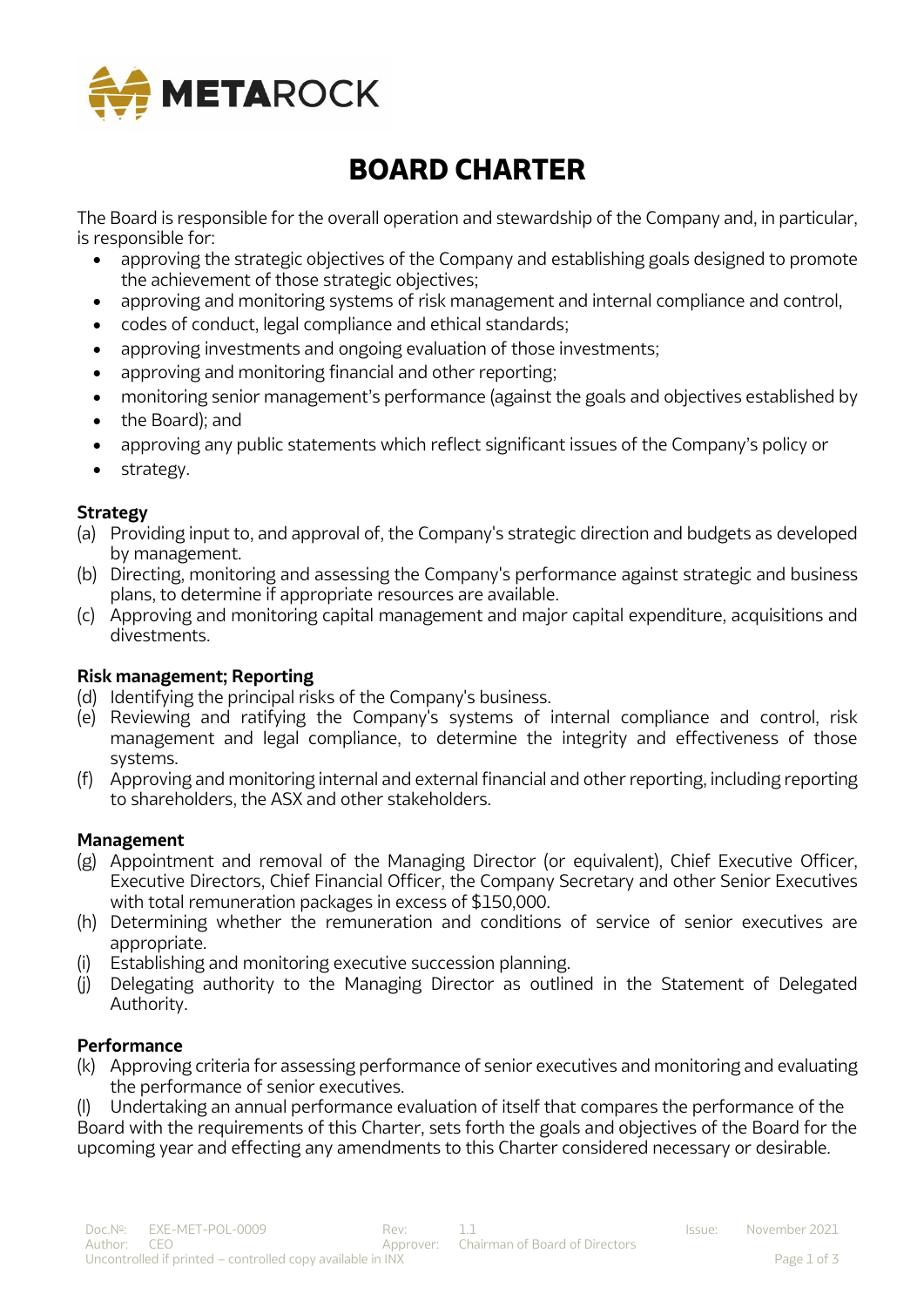

#### **Corporate governance**

- (m) Ensuring ethical behaviour and compliance with the Company's own governing documents, including the Company's Code of Conduct.
- (n) Evaluating the Company's compliance with corporate governance standards.

#### **Board Committees**

- (o) Establishing the following Board Committees:
- (i) Audit and Risk Committee; and
- (ii) Remuneration and Nomination Committee.
- (p) Adopting Charters setting out the membership, responsibilities and reporting obligations of each Board Committee and evaluating the performance of the Board Committees.

#### **Board Composition and Tenure**

- (q) The Board of Directors shall comprise of no less than three and no more than ten Directors at any one point in time. The Company and the Board will endeavour to have a majority of Independent Directors and an Independent Chairman.
- (r) Directors will be elected for a maximum three year term,
- $(s)$  If no Director would otherwise be required to retire under clause (r) but the Listing Rules require that an election of Directors be held at an annual general meeting, the Director to retire at that meeting is (subject to clause (r)):
	- 1. the Director who has held office as Director the longest period of time since their last election or appointment to that office; or
	- 2. if two or more Directors have held office for the same period of time, the Director determined by lot, unless those Directors agree otherwise.

#### **Meetings**

(t) Board Meetings are to be held monthly, with a minimum of twelve meetings per year, at a time and location that the Chairman reasonably deems appropriate for all members to attend.

Additional meetings may be held as required and the Board members will receive appropriate notice of the meeting and be given the opportunity to attend in person or by teleconference.

#### **Director Independence**

- (u) An independent director is a non-executive director (ie is not a member of management) and:
	- 1. is not a substantial shareholder of the company (ie. is not a person who in conjunction with an associate holds a relevant interest in 5% or more of the shares of the company) or an officer of, or otherwise associated directly with, a substantial shareholder of the company; or
	- 2. within the last three years has not been employed in an executive capacity by the company or another group member, or been a director after ceasing to hold any such employment; or
	- 3. Within the last three years has not been a principal of a material professional adviser or a material consultant to the company or another group member, or an employee materially associated with the service provided. A material professional adviser is Metarock's auditor (regardless of the fees paid to the auditor) and any other advisor to whom fees in excess of \$100,000 have been paid in any financial year in the relevant three year period; or